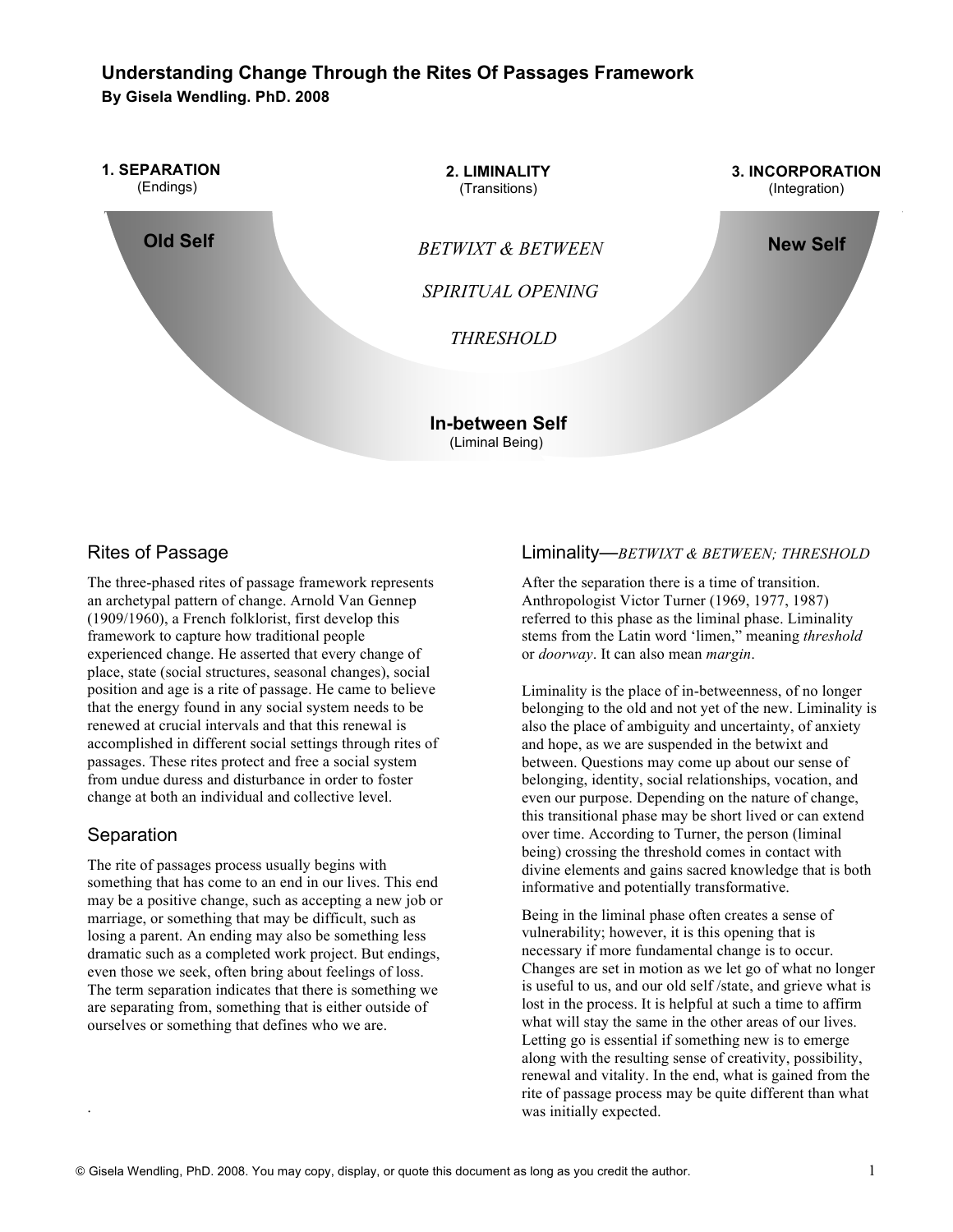### Incorporation

The last phase of the rites of passage process is about consolidation of the lessons learned and the changes made. We begin to apply these new developments and insights to how we will now live our lives. This process of integration often is marked by challenges such as the past catching up with us to reassert its old patterns and the seduction of the status quo. For example, those around us may continue to see us as who we were and may not want us to change. Fortunately, there is an inherent motivation within us to grow and to move toward our potential. The rites of passage model provides clues on the resources we, individually and collectively, can line up to enhance our motivation and support this movement.

## Old Self — In-Between Self — New Self

Significant changes in our lives can produce experiences that transform who we are — especially when the rites of passage is consciously engaged. What has been your experience of this journey?

# Traditional Rites

The rites of passage framework originally captured how traditional communities experienced and supported change on an individual and collective level using a diversity of ritual practices. Intact indigenous communities continue with these practices today (e.g., seasonal rites, initiations, certain healing ceremonies, birth and death rituals) as a way to actively engage its members in all phases of the transition process. Rather than perfunctory ceremonies, these rituals draw on and coalesce the transformative energies originating from multiple sources: the developmental, psychological, social and spiritual drives for change as well as those inherent in the natural environment and spiritual worlds.

Typically one or more ritual leaders are responsible to guide these rites and hold the space for the journeys of those involved. These communities understand that these rites are transformative in nature. Usually the ritual participant separates from the community to undergo the rite. Certain rites require that the initiate undergo the rite alone, although usually with the support of a guide. Other times whole groups experience the rite together. Once the rite is successfully completed the community welcomes the initiates back, but not as who they were but as who they have become.

### Liminality in Traditional Rites

The liminal phase in traditional rites of passage is typically a temporary experience. Some individuals literally experience the liminal phase as crossing a threshold. For those experiencing protracted rites, the threshold turns into a 'corridor' or very long 'tunnel' which they need to pass through to attain the necessary insight from these rites before returning to the community.

Under very special circumstances this liminal phase can turn into a way of life or permanent liminality, especially for those committed to a strict spiritual practice. These individuals may be monks, anchorites, priests, shamans or mystics. What sets these people apart from ordinary individuals is that they are in continuous contact with the spiritual domain and live their lives in between the ordinary world and spirit world. Because of their special status, these individuals live on the margins of their community and they do not engage in social life of the community in ways most of its members do.